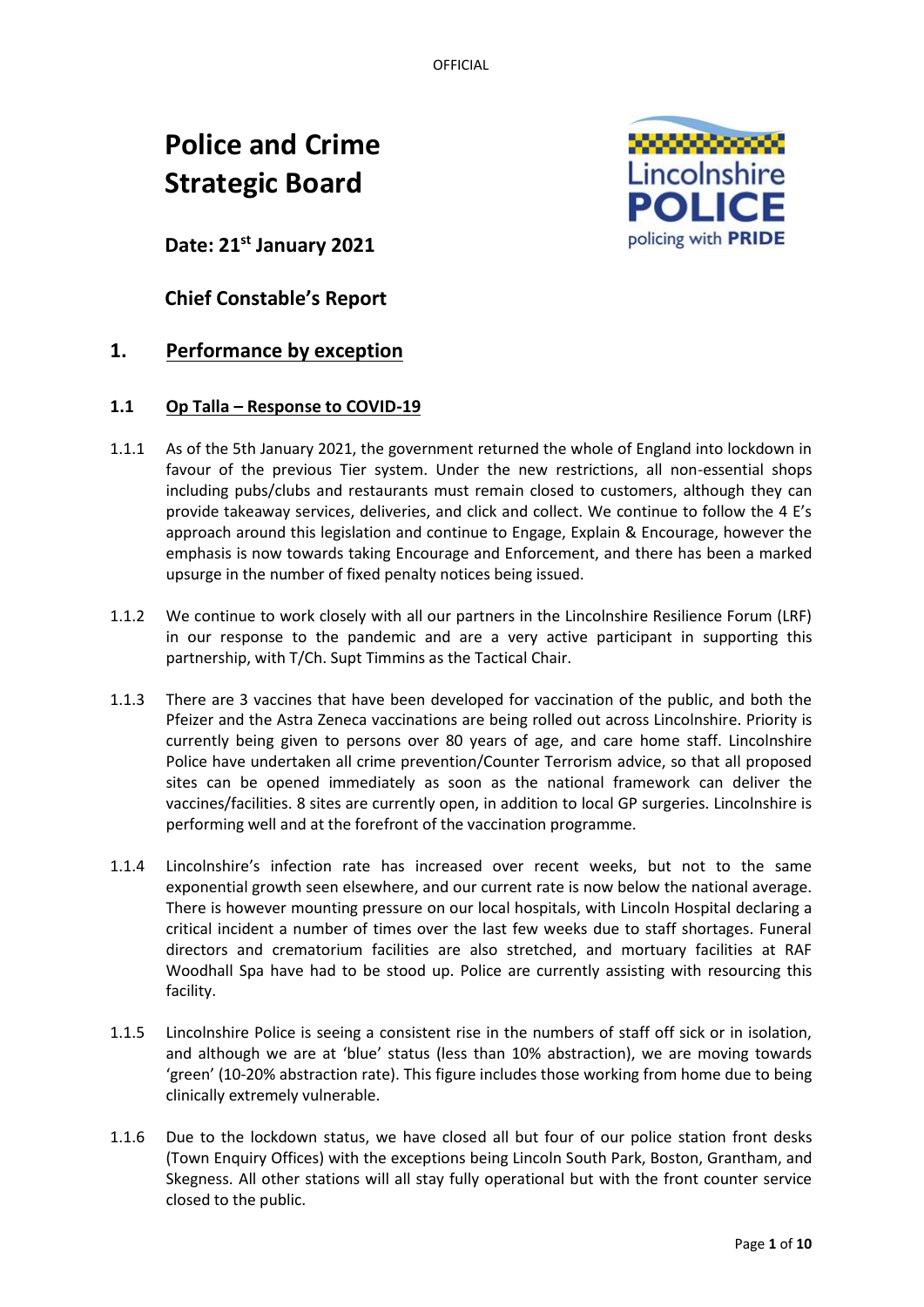- 1.1.7 The decision has been taken with upmost concern for the safety of the public and our staff whilst making sure we continue to deliver our service in the most effective way. With four stations open, it means that there is an opportunity to attend if you absolutely need to.
- 1.1.8 You can still call us at any time on 101 (or 999 in an emergency) but please do check our website as your query might be answered by the information provided there.

#### **1.2 Violence**

- 1.2.1 For the 12 months to October 2020, Violence with injury has reduced by 13.6%, Violence without injury has reduced by 7%, Robbery of personal property has reduced by 23% and of business property by almost 48%. In November, Operation Raptor was adopted force wide with an enforcement campaign that targeted those areas and people linked to weapon enabled crime, this was further complimented by Operation Sceptre, a national campaign that focusses upon knife offences. Even with higher levels of proactive Operation Raptor enforcement, which has removed large numbers of weapons from our streets, recorded possession of weapons has actually reduced by almost 4% in Lincolnshire.
- 1.2.2 COVID-19 restrictions within Lincolnshire increased in December to Tier 4 and more recently, the introduction of a new National Lockdown. Lincolnshire Police rightly prepared additional resources for the traditionally busy festive period of the  $18<sup>th</sup>$ , 24<sup>th</sup> and 31<sup>st</sup> December, but with a focus away from the traditional night-time economy policing hours and locations as a consequence of licensed Premises being fully closed. This approach allowed resources to increase visibility on our roads, targeting drink and drug drivers, carry out Operation Raptor patrols to increase intelligence led stop and searches and increased our capability in responding to and investigating Domestic Abuse.
- 1.2.3 An area of concern for the force has been violence, especially with weapons, associated to County Line Gangs who have predominantly targeted Grantham, Skegness and Lincoln, which led to a number of incidents whereby weapons were either brandished, or more concerning, were used to inflict injury. As a consequence, the force has carried out significant work to build information and intelligence to identify gangs and specific offender profiles. Working in partnership with British Transport Police and Nottinghamshire Police the exceptional work of our analysts, intelligence and local poling officers, we have been able to identify and target all of the active gangs within Lincolnshire, leading to large numbers of arrests and the seizure of drugs and weapons; as well as a number of offenders being charged or bailed out of the County.

#### *Weapons Amnesty*

- 1.2.4 A weapons amnesty was launched on  $8<sup>th</sup>$  October for 10 weeks, specifically aimed at removing weapons from communities. The amnesty meant that people could deposit weapons or imitations and remain completely anonymous – no questions asked or repercussions.
- 1.2.5 Secure bins were in place at police stations in Lincoln, Grantham, Boston, Spalding and Skegness and in total 315 weapons or items that could be used as one, such as an old unwanted kitchen knife, were handed in. Amongst these were various knives, machetes, knuckledusters an imitation firearm and a crossbow. Two shotguns and an air rifle were also surrendered to us during the amnesty.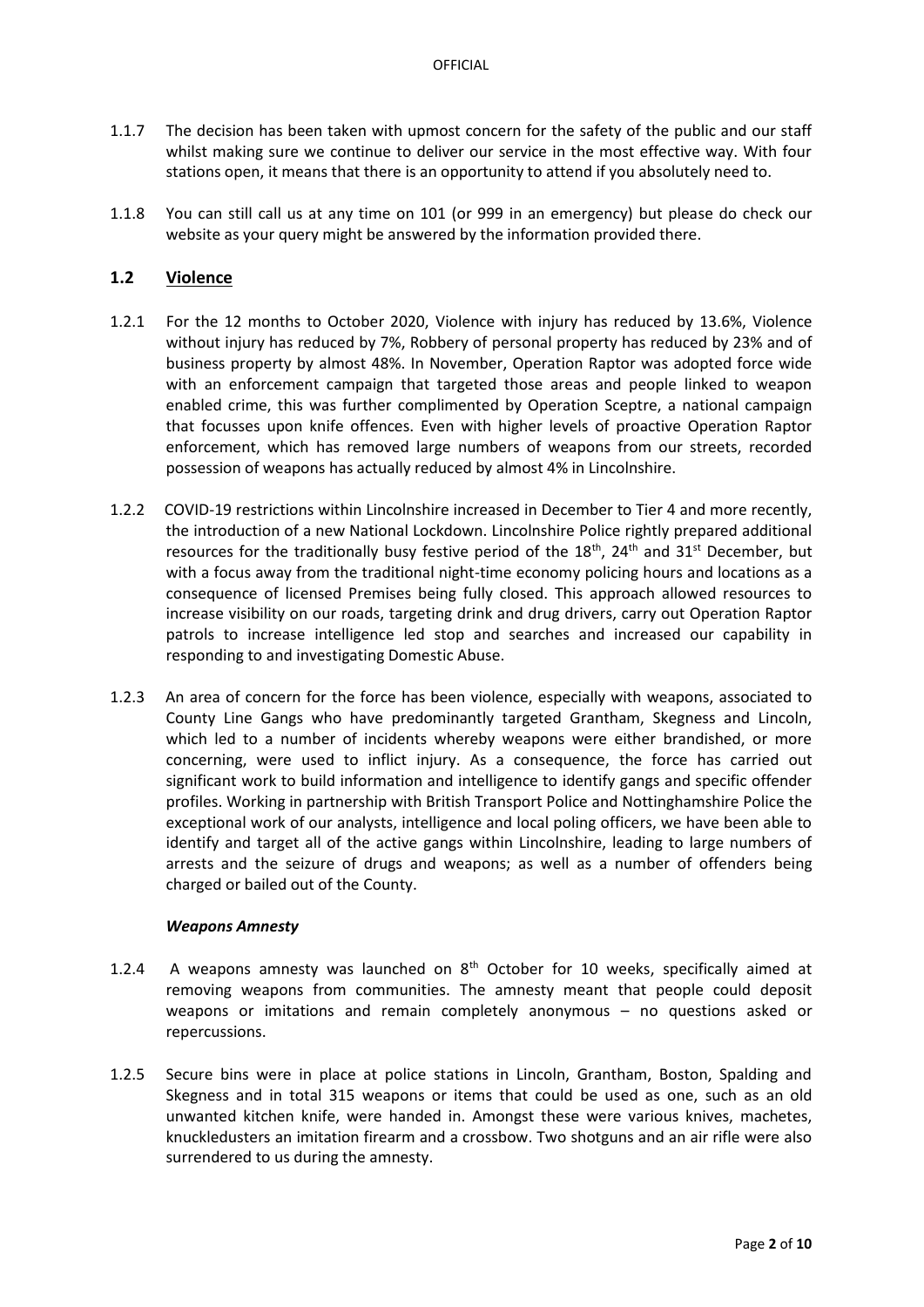1.2.6 We will continue to take every opportunity to reduce the number of weapons in Lincolnshire and educate people about the dangers of choosing to own one, even if there isn't an intention to use it in any way.

#### *Operation Larch*

- 1.2.7 On  $13<sup>th</sup>$  December a murder investigation was launched following the discovery of a body in Fishtoft. The victim who lost his life in this tragic incident was identified as 12-year-old Roberts Buncis. A 14-year-old boy has been charged with his murder and remanded into custody whilst the investigation continues.
- 1.2.8 Due to the ages of those involved, the incident has received local and national attention. Any speculation about suspects in media reporting, or posting of names and footage on social media by individuals, is hugely upsetting to those affected and potentially undermines our investigation.
- 1.2.9 We would like to thank the community for their support with our investigation. Our investigations continue and we are continuing to appeal for any witnesses or anyone with CCTV footage of this area to contact us. If you have any information, please contact us on 101 or visit our dedicated portal by following this link: <https://mipp.police.uk/operation/33EM20C70-PO1>
- 1.2.10 To ensure that language is not a barrier to engaging with all our communities, our statements have been translated into Bulgarian, Latvian, Polish, Lithuanian and Romanian.

## **2. Strategic Delivery**

#### **2.1 Chief Constable Haward's Vision**

- 2.1.1 New Chief Constable, Chris Haward, took up position on 19<sup>th</sup> December following his role as head of the East Midlands Special Operations Unit (EMSOU) where he led on Major Crime Investigations, tackling Serious and Organised Crime, covert policing and Counter Terrorism.
- 2.1.2 The Chief Constable has started to get out and about in Lincolnshire's communities in order to understand what is important to people who live and work here; prioritise resource in order to improve our fight against crime; listen to officers and staff about ways to improve public safety; and consider processes around rehabilitation so we ensure we are helping those most in need.
- 2.1.3 The Chief Constable met his Senior Leaders on 12<sup>th</sup> January to discuss his vision, mission and priorities for Lincolnshire Police for the next 5 years. The next corporate planning day on  $26<sup>th</sup>$ February will focus on their development.

#### **2.2 Wellbeing Board**

2.2.1 The Wellbeing Board took place on  $17<sup>th</sup>$  November, which assesses our commitment to having a happy, healthy, value and engaged workforce.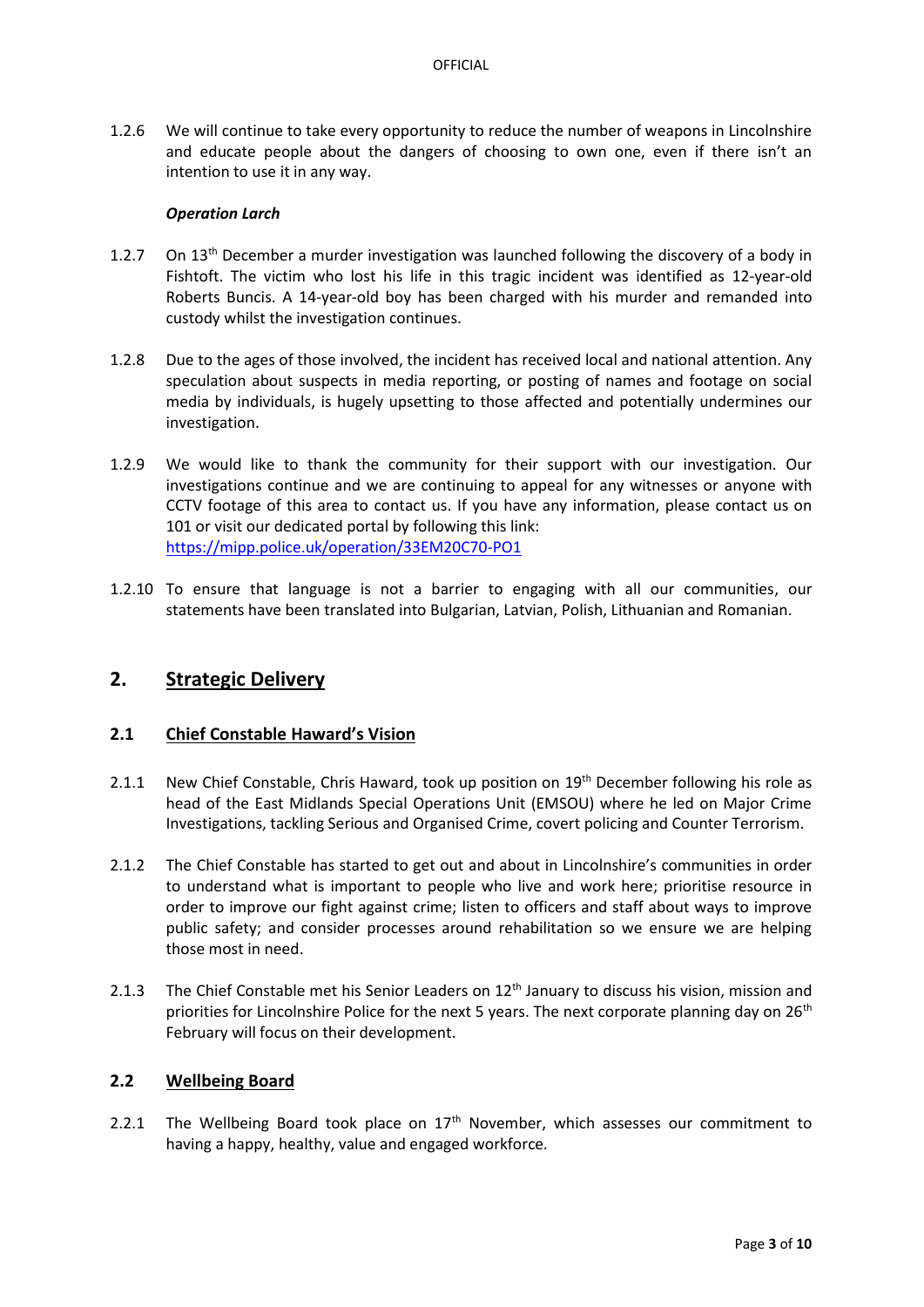- 2.2.2 The Wellbeing strategy has been refreshed with our vision to:
	- Develop a healthy, happy, valued, engaged and safe workforce to meet the operational demands of policing the county of Lincolnshire.
	- Encourage a positive and supportive workplace, empowering our people to talk about issues with confidence.
	- Provide appropriate support to our workforce, allowing them to engage with relevant services designed to improve physical and mental wellbeing.
	- Reduce levels of sickness absence through creating a better, more supportive working environment.
- 2.2.3 An update was provided on the short, medium and long term plans for the Wellbeing Structure including the recruitment of a wellbeing lead role, as well as ensuring referral access to counselling services, particularly for those working in high risk areas.
- 2.2.4 Results of last year's national wellbeing survey were discussed which saw a fantastic response rate from Lincolnshire Police, far exceeding the national average, with 31.2% of the organisation participating. The results highlighted that poor quality of sleep and depression were higher than the national average. Further work will be undertaken to explore these areas further.
- 2.2.5 The Police Federation of England & Wales (PFEW) Pay and Morale survey results have also been released, with 38% of Lincolnshire officers contributing. The force is highlighted as having the joint second lowest rate of morale, for the second year running. 'How the police as a whole are treated' and 'workload and responsibilities' are the two greatest contributing factors having a negative impact on morale. Lincolnshire Police continues to be the lowest funded force in the Country, which results in not having sufficient resourcing to deal with the level of incident and crime demand. The extra resources recruited as part of the Governments Uplift programme will make communities safer, provide resilience and have a positive impact on wellbeing.
- 2.2.6 Wellbeing remains a key priority and work is being undertaken to get the relevant services in place, at the right quality.

# **3. National & Regional**

## **3.1 Criminal Justice**

- 3.1.1 The Lincolnshire courts continue to increase their listings across the board but still operate on a reduced capacity and the new lockdown period will undoubtably have an impact upon capacity and recovery.
- 3.1.2 At Magistrates, an additional judge, supported Lincoln, over the Christmas period which had a positive impact on listed work. Domestic Abuse and Youth cases are listed and prioritised as business as usual with dedicated courts. Traffic cases continue to be heard at weekends at Loughborough Magistrates and virtually all trials now have a live court listing date. Her Majesty's Courts & Tribunals Service (HMCTS) report that they are on track to have dealt with all the backlog by the end of the year.
- 3.1.3 At Lincoln Crown Court, a second court room is now in operation which will help to reduce the growing backlog of trials. Regionally we await information concerning Nightingale courts and extended hours working which will both have a positive impact if successful.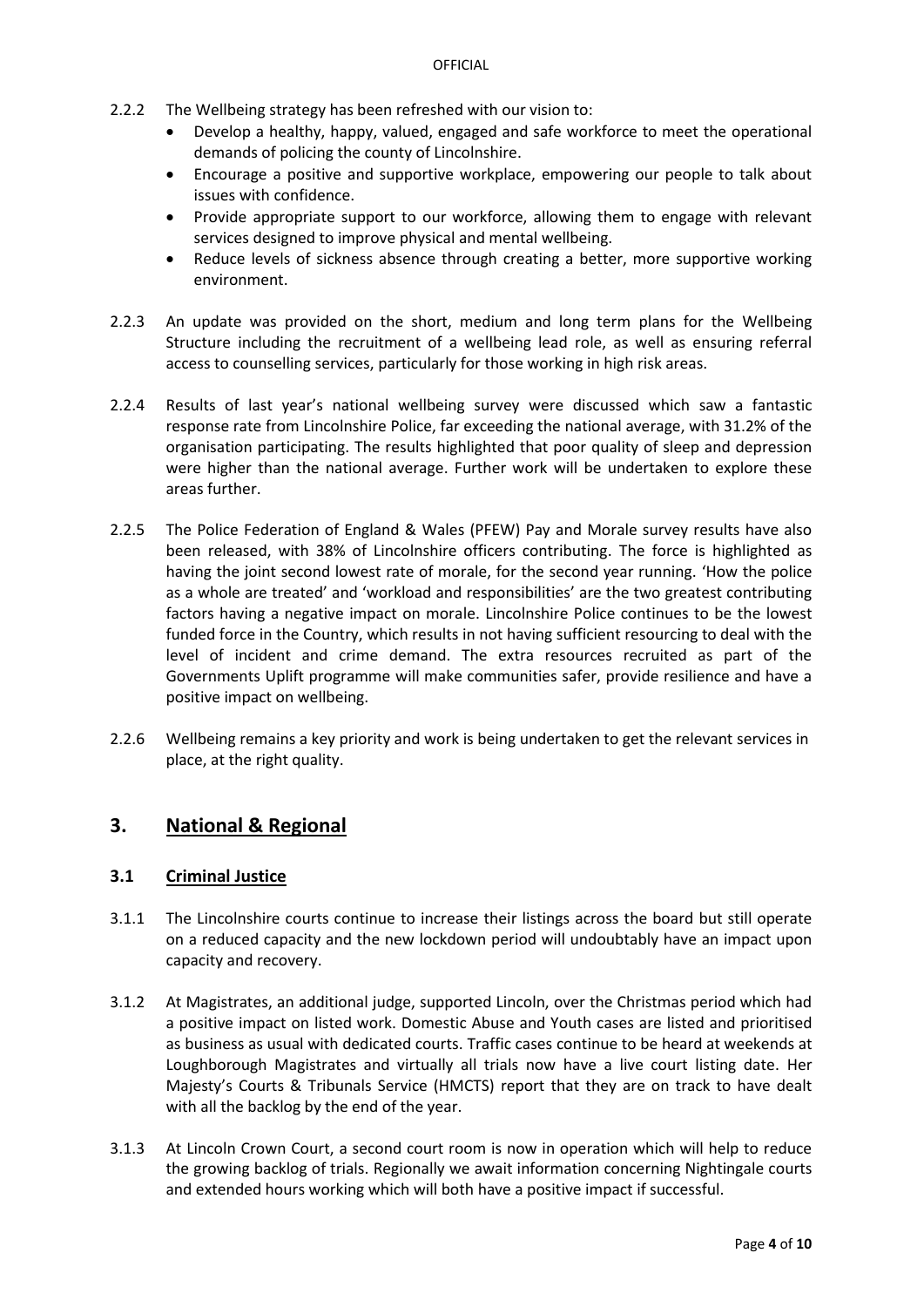3.1.4 We continue to work closely with local HMCTS to ensure we make best use of all available court space and listings.

# **4. Good news and Other Points of Interest**

### **4.1 Op Vigilence**

- 4.1.1 Operation Vigilance is a partnership based response to concerns around child exploitation in Lincoln city centre (High Street, Rumbold Street, Sincil bank and Portland Street area) and is co-ordinated and overseen within the Strategic Multi Agency Child Exploitation group. The operation is founded upon the principles of contextual safeguarding and will work with residents, schools, colleges and businesses to develop capable guardians in the community who are able to monitor, challenge and report concerns when they arise.
- 4.1.2 In addition, we are collaborating with the city council to provide safe spaces for children whilst also using enforcement, awareness campaigns and education to promote an ambition for sustained change and ensure thriving and safer communities. Operation Vigilance is being supported by numerous agencies including Lincolnshire County Council (Trading Standards, Children's Service, Education and Positive Futures) Lincoln City Council (Neighbourhood Management, ASB Team, Housing), Immigration, Health, Lincolnshire Police, The Children's Society and Barnardos.
- 4.1.3 Formally launched on the  $9<sup>th</sup>$  December 2020 with a day of action that saw the Police, Trading Standards and Environmental Health simultaneously execute 7 warrants and detain 6 people. Two people were arrested and others are being supported as potential victims. In total approximately 24,000 illicit cigarettes and 3200g of tobacco were seized along with illicit alcohol and controlled drugs.
- 4.1.4 To date over 80 officers and 40 partners have been trained by The Children's Society and Barnardos to better understand Child Sexual Exploitation and how to support the victims of it. The work continues to educate the community, schools, peer groups and families about the risk, to gather intelligence and to deter, disrupt and prosecute offenders with the ultimate aim to make the areas identified safer for all the community.

#### **4.2 Lincolnshire Most Wanted**

- 4.2.1 Lincolnshire Police have started to release a monthly appeal to help locate ten of our most wanted suspects as part of our ongoing approach to target outstanding offenders across the county.
- 4.2.2 We are using this new 'top ten' approach in the hope that it reaches a wide audience and that members of the public who have information which may assist our efforts decide to share this with us. This can be in confidence via Crimstoppers or via our local 101 reporting process. We also encourage anybody who features on our most wanted list to immediately hand themselves in.
- 4.2.3 Since its launch, 12 wanted suspects have been located and arrested (at the time of writing).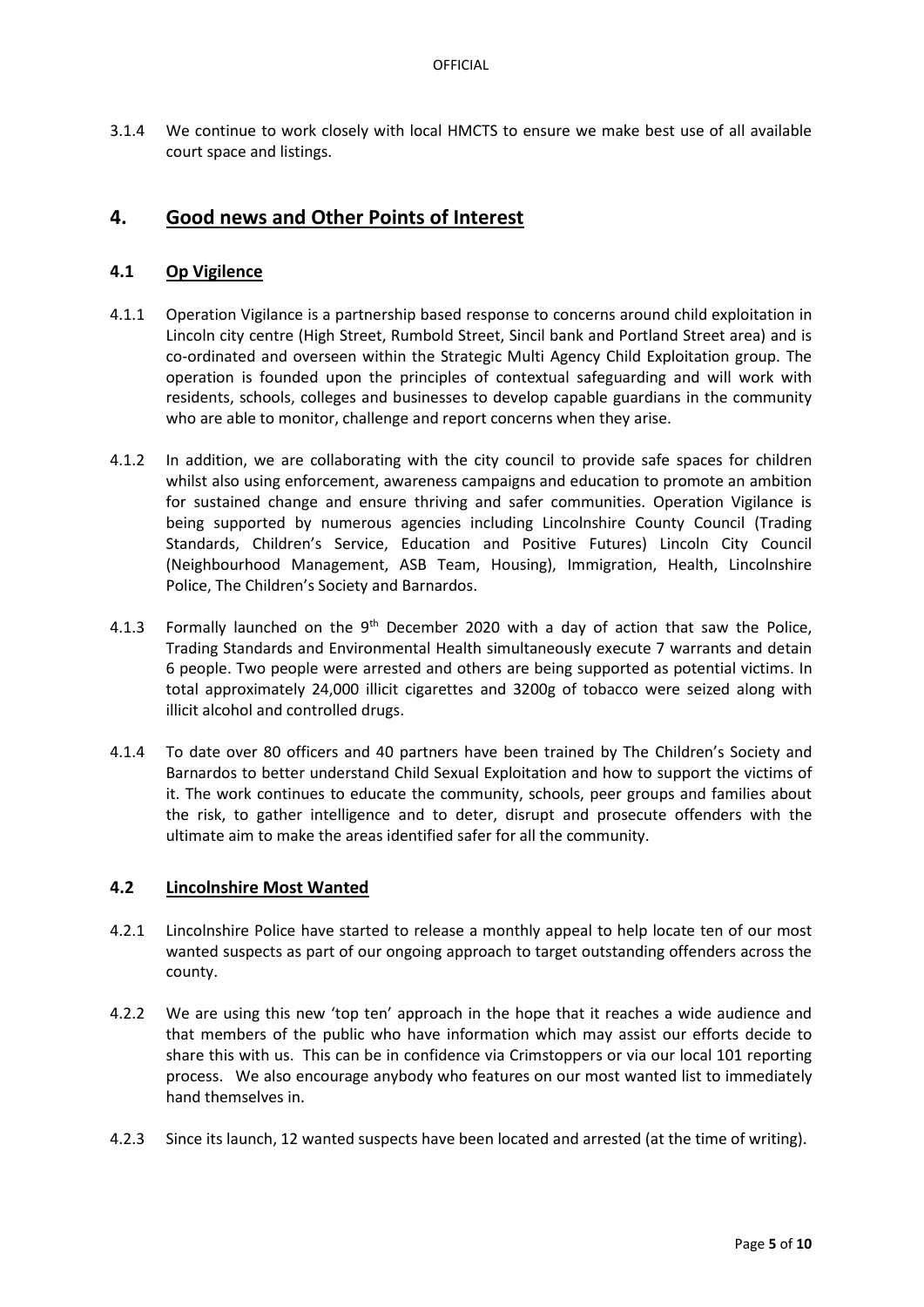#### **4.3 Domestic Abuse – 16 Days of Action**

- 4.3.1 The 16 days of action against domestic abuse campaign ran from  $25<sup>th</sup>$  November to  $10<sup>th</sup>$ December.
- 4.3.2 Lockdown has presented challenges to those facing abuse, in some cases trapping them with their abuser and cutting off their support network. However, the lifting of restrictions can also be a trigger for abuse when the abuser loses the control they have had over their victim. During the first lockdown Lincolnshire recorded on average 34 domestic related incidents in a single day. In the first 24 hours of lockdown ending we saw an increase to 60 reports in a single day.
- 4.3.3 We supported the campaign along with partners across the County including the Council, Health and Domestic Support Services. The Lincolnshire campaign also ran in conjunction with the international [UN Women 16 days of activism.](https://www.unwomen.org/en)
- 4.3.4 Vital messages during the campaign included the signs of abuse, coercion and control; awareness of stalking and harassment; promoting "safe spaces" available in participating pharmacies and the "silent solution" if you call 999 but speaking would put you in danger; addressing perpetrators and urging them to seek help to change their behaviour; as well as raising awareness of the health and support services available.
- 4.3.5 One such support service is End Domestic Abuse Now (EDAN) Lincolnshire. Each victim of domestic abuse we come into contact with will be presented with an EDAN Lincs business card (these cards are multiple languages), each victim will be shown a jointly produced video explaining what EDAN Lincs is and how the service can benefit the victim. The officer will then record that the victim wants a referral and the police safeguarding hub will ensure the referral is completed.
- 4.3.6 On the 8<sup>th</sup> December 2020 Lincolnshire changed how they refer information to End Domestic Abuse Now (EDAN) Lincs to improve victim's access to DA services. During the first 5 weeks of the trial there has been a 71% increase in referrals overall to EDAN Lincs.

#### **4.4 Domestic Abuse – Hollie Guard Trust**

- 4.4.1 A Domestic Abuse initiative with the Hollie Guard Trust took place in December, it's aim being to reduce Domestic Abuse through the delivery of programmes in schools and colleges. The "Hollie Guard Extra" initiative is a free smartphone app, which transforms a smartphone into a personal safety device and comes with a 24/7 monitored service by trained personnel and includes such features as a shake facility to raise alerts, support page for victims, duress pin, journey feature – allowing users to set start and end points, and a meeting function which sets a timer for the meeting, with an alert being raised unless deactivated by the user.
- 4.4.2 This service is UK police approved and in use by a number of forces. Lincolnshire Police have been provided with 30 Hollie Guard Extra voucher codes which we can provide to victims to offer additional safeguarding where appropriate. This initiative will compliment other safeguarding measures that we already have in place.

## **4.5 Road Safety – Drink & Drug Driving Campaign**

4.5.1 During December we undertook Operation Blackwater and increased our enforcement of people who were driving while under the influence of drink or drugs.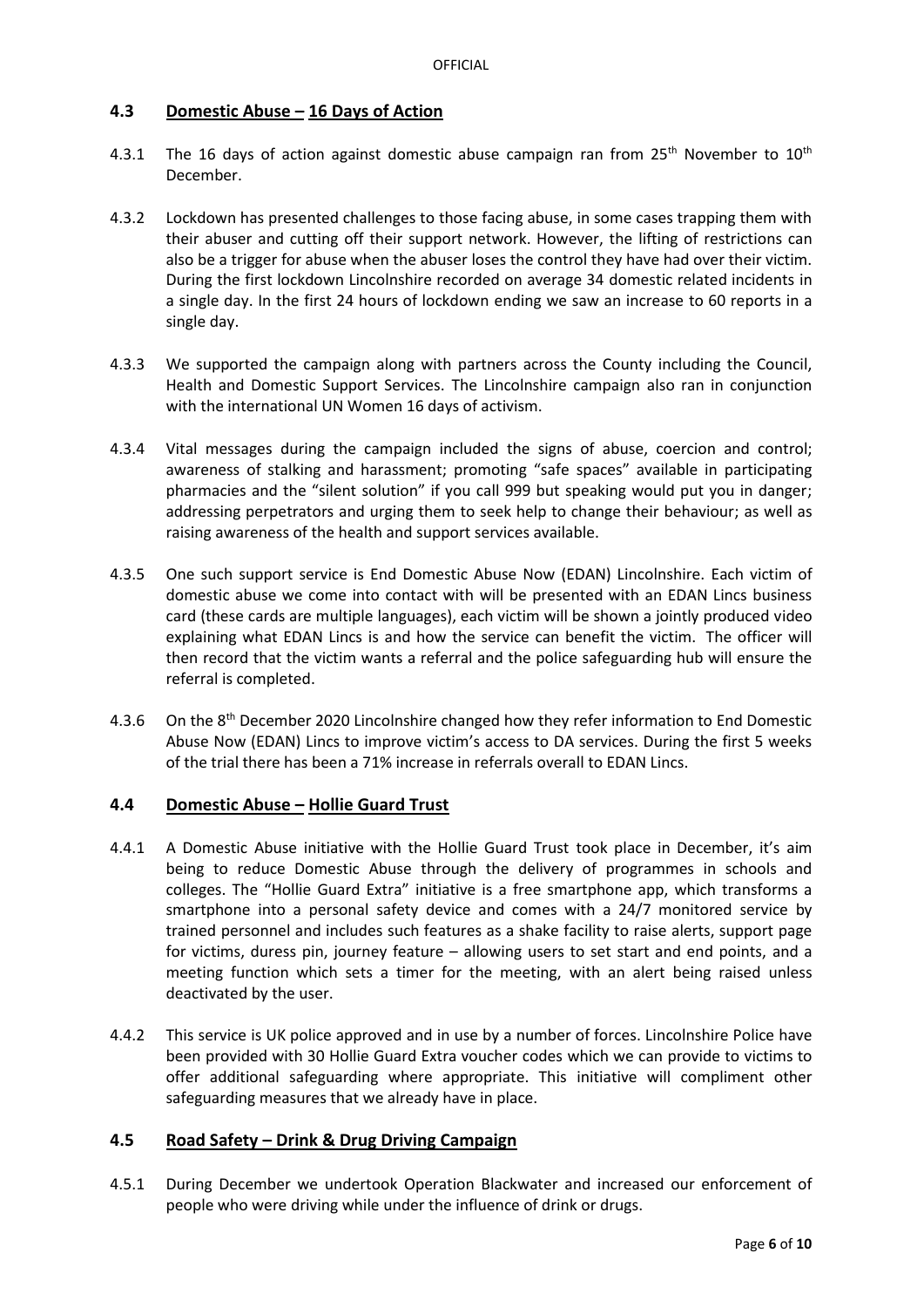- 4.5.2 A total of 139 people were arrested, with 62 arrests for driving or being in charge of a vehicle while over the legal alcohol limit and 77 arrests for driving while impaired through controlled drugs. Many of the arrests will lead to drivers being disqualified and this affects their employment and life in general.
- 4.5.3 Drivers who take the risk are 23 times more likely to be involved in a fatal collision if they are under the influence of alcohol and drugs when driving. We focus on the #Fatal4 all year and our December drink/drug campaign is part of our work to keep people safe on Lincolnshire's roads.

#### **4.6 Rural Crime**

#### *Harecoursing*

- 4.6.1 October and November saw a significant rise in Hare Coursing incidents, with over 400 reported to the force in October (compared to 168 in 2019) and over 350 reported in November (compared to 172 in 2019), along with a rise in risk-taking by offenders including three pursuits in the South of the County during November resulting in 10 arrests and dogs seizures, but also a review of our approach.
- 4.6.2 The significant number of incidents has understandably caused alarm amongst the farming community, though feedback on the Policing response has been positive. We have been able to make use of the National Police Air Service (NPAS) fixed-wing capability, which appears to offer opportunity to gather evidence of Coursing and to take action to prevent pursuits taking place – This is a tactic currently being developed.
- 4.6.3 Operation Galileo, the response to hare coursing, received praise in Parliament during a Debate on Hare Coursing on  $1<sup>st</sup>$  December and received local and national media coverage from the BBC. The Operation encompasses 21 other forces (up from 12 last year) and seeks to develop an effective approach to preventing Hare Coursing nationally.
- 4.6.4 Work with Partners to secure a change to the Criminal Justice outcome for Hare Coursing is progressing, with the Department for Environment, Food & Rural Affairs (DEFRA) indicating a willingness to support a change to Sentencing Guidance that would lead to forfeiture of seized dogs and recovery of Police kennelling costs. Partners involved include National Farmers Union (NFU), Country Land & Business Association (CLA), Countryside Alliance (CA), National Trust and Kennel Club.

#### *Operation History – Theft of Lead from Church Roofs*

- 4.6.5 On 6<sup>th</sup> January, four men were jailed for a combined 22 years 7 months for the theft of lead from 36 churches across the country.
- 4.6.6 The four defendants stripped tonnes of lead from a mixture of Grade 1 and Grade 2 churches across Derbyshire, Leicestershire, Cambridgeshire, Dorset, Wiltshire, Avon and Somerset, Suffolk, Yorkshire, Humberside and Lincolnshire between May 2018 and March 2020 costing 36 churches a combined total of almost £2.1m.
- 4.6.7 Working in partnership with other forces and agencies including the Diocese of Lincoln and Historic England, our dedicated Operation History team worked tirelessly to ensure justice was served.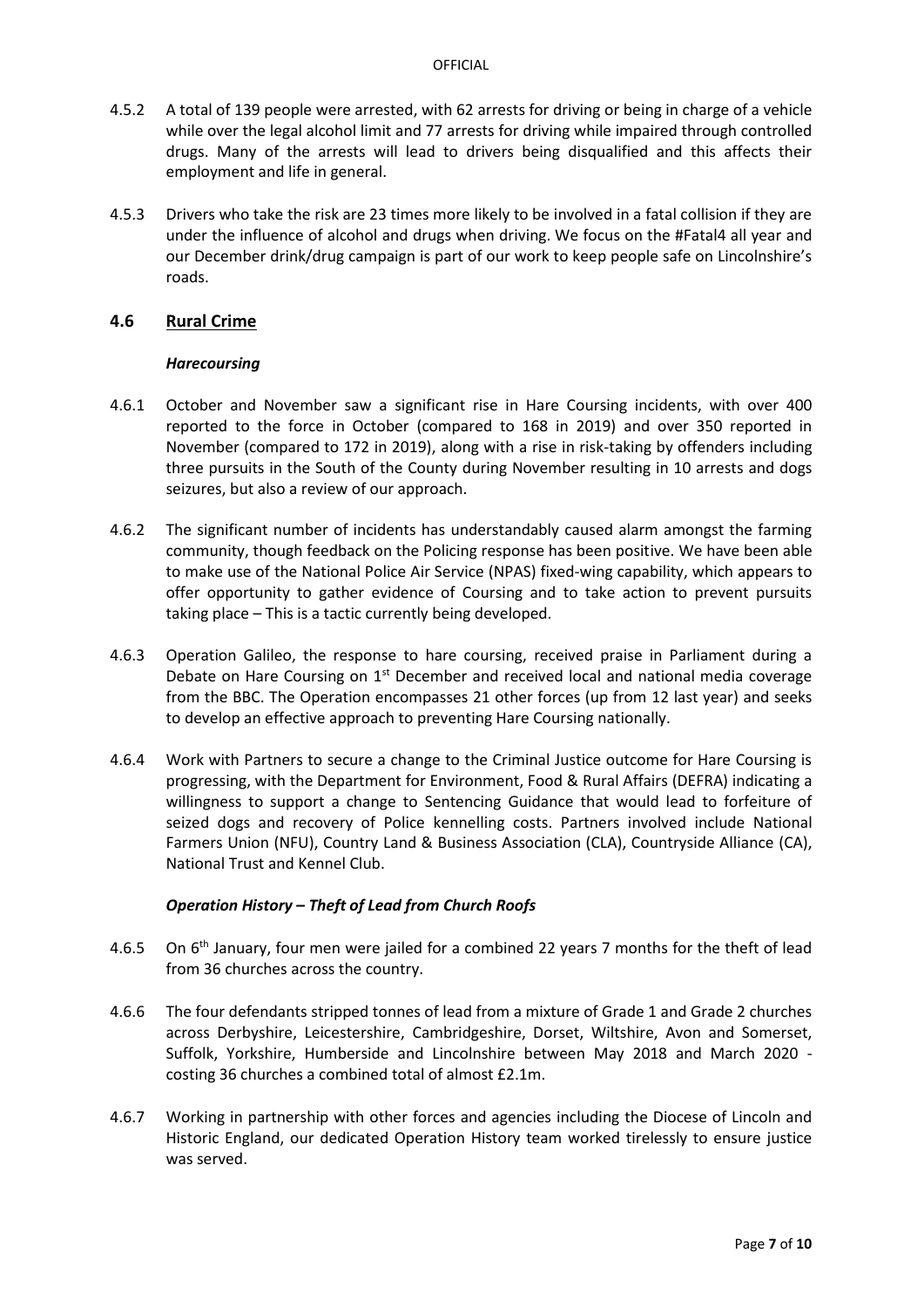4.6.8 The impact of these offences goes well beyond the significant financial cost. Communities have felt a great sense of loss at the damage caused to their heritage, and increased vulnerability due to the rural nature of many of the premises.

#### **4.7 Terrorism Offences & Prevent Programme**

- 4.7.1 A Lincoln man was arrested on  $18<sup>th</sup>$  November and charged with seven offences under Section 58 of the Terrorism Act relating to possessing a record of information likely to be useful to a person committing or preparing an act of terrorism. He had previously been arrested as part of a pre-planned operation carried out by force Special Branch officers from Counter Terrorism Policing East Midlands (CTPEM) on 7 January 2020 and was released under investigation while the case was investigated. He appeared at the Old Bailey in London on  $4<sup>th</sup>$  December where his next Plea and Case Management hearing was set for  $12<sup>th</sup>$  March 2021 and a trial set for August 2021. He remains on police bail with conditions.
- 4.7.2 As part of the Home Office's Prevent programme we ask the public to pay attention to changes in behaviour of family and friends, for signs of radicalisation. Radicalisation is the process by which a person comes to support terrorism and extreme ideologies, often through grooming. Between January 2019 and June 2020, 17 children were arrested in relation to terrorism offences, with some as young as 14.
- 4.7.3 Specially trained police Prevent officers, alongside professionals in health, education, local authorities and charities, as well as faith and community groups, seek to help vulnerable people move away from extremism. Together they put the right package of support in place to help them find a new direction.
- 4.7.4 As vulnerable people have been further isolated during the COVID pandemic, their susceptibility to negative influence, particularly online, may increase. At the same time, families who share the same household are spending much more time together. This offers an important opportunity to take note of anything untoward. By acting early they can get the support they need before the situation escalates into something more serious.
- 4.7.5 Visit [www.actearly.uk](http://www.actearly.uk/) for more information or call the national Police Prevent Advice Line on 0800 011 3764, in confidence, where our specially trained Prevent officers will listen carefully to your concerns.

## **4.8 Chief Constable's Commendation and Annual Recognition Award for Innovation**

- 4.8.1 Inspector Michelle Toyne, from the Force Control Room (FCR) received a Chief Constables Commendation for her self-initiated work in respect of the Concern for Welfare Policy as it was clear that these incidents were placing a considerable demand both within the FCR and with local policing. The police are not specialists or trained as paramedics or mental health practitioners so the new policy ensures that after the right questioning and triaging by the call taker that the right agency is aware and will deal with the issue.
- 4.8.2 Inspector Toyne ensured that extensive engagement took place with core partner agencies, in which issues and concerns were addressed in order for the policy to be agreed by all parties. Additionally, Humberside Police were so impressed with the approach that Lincolnshire have taken that they are also looking to implement a similar policy based on Inspector Toyne's work.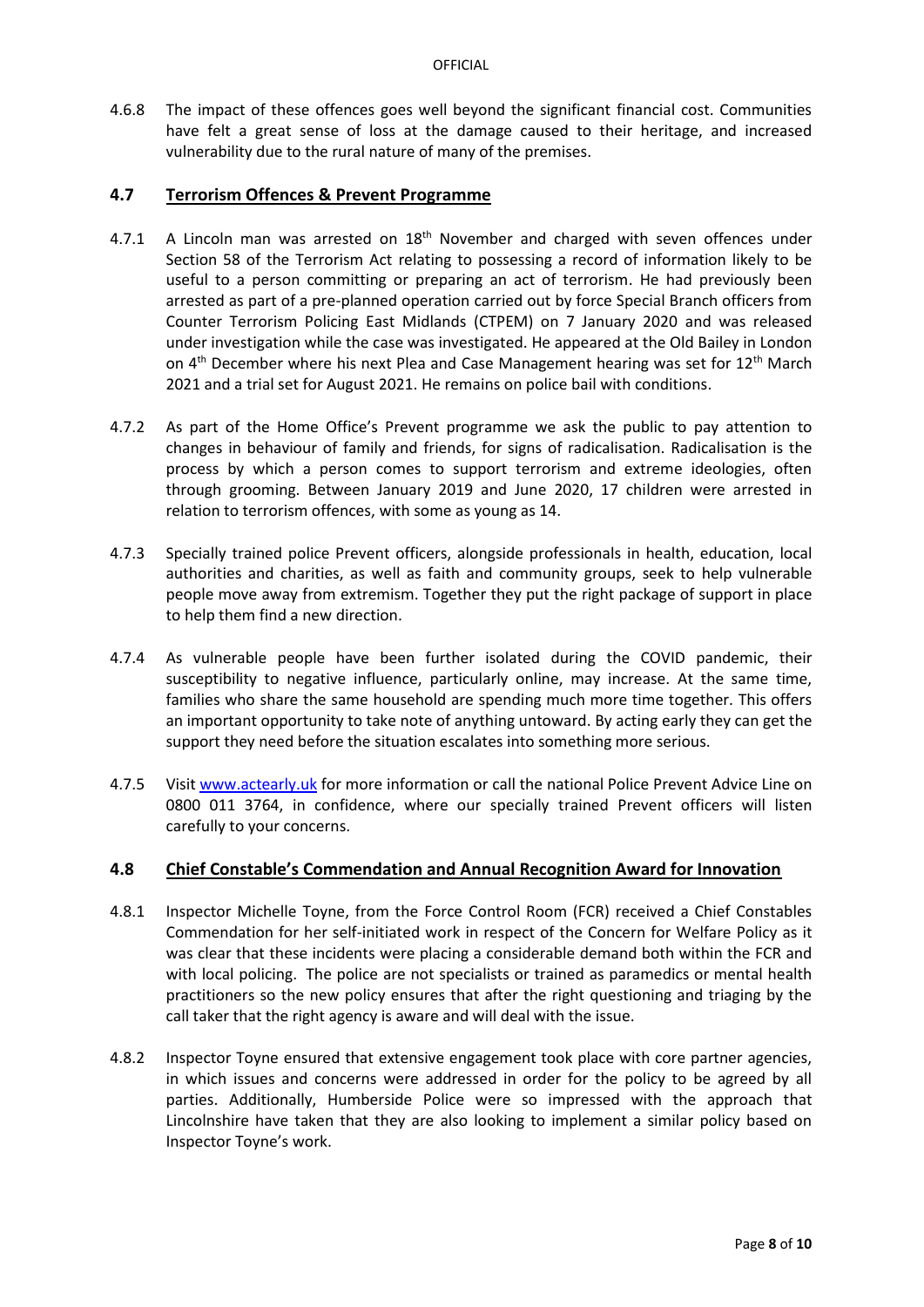### **4.9 Former Chief Constable and ACC recognised in New Year's Honours list**

- 4.9.1 Former Chief Constable Bill Skelly and serving Assistant Chief Constable Kerrin Wilson were recognised in the New Year's Honours list and will receive the Queen's Police Medal.
- 4.9.2 Mr Skelly is described as "a visionary and inspirational leader, driven by a strong sense of justice" and someone who "made a real difference to the communities that he served". He is commended for investing in the wellbeing of officers and staff at Lincolnshire Police which helps them to deliver the best possible service to county residents. It is recognised that Mr Skelly developed creative and innovative concepts during his time as Lincolnshire's Chief Constable which included introducing drones to the force which were used to tackle rural crime, help find missing people and, ultimately, keep people safe from harm. He also introduced new technology to allow police officers to be out-and-about in their communities for longer including an investment in mobile data terminals. This meant that officers no longer needed to return to a police station to record data and instead have all the technology they need at their fingertips. This saw communities benefit from hundreds of extra hours of policing.
- 4.9.3 At the time of nomination for this honour, ACC Kerrin Wilson was the only female Chief Officer in the UK from an ethnic minority group. She is recognised for "inspiring others to greatness" and "placing diversity at the heart of her work". ACC Wilson is described as having been "instrumental in developing women and people from minority backgrounds in policing, helping them to realise their potential and reach senior ranks".
- 4.9.4 Having previously developed networks affiliated to the National Black Police Association (NBPA) at force's in Durham, North Yorkshire and Cleveland, ACC Wilson founded Supporting Minorities in Lincolnshire through Engagement (SMILE) at Lincolnshire Police which is also linked to the national body. This network supports officers and staff from minority groups, celebrates diversity and drives positive change. Kerrin is also commended for co-founding GLOW (Greater Lincolnshire Outstanding Women), a network of strong female leaders from across the public and private sectors of Lincolnshire who have come together to celebrate other great women in the County and inspire the next generation of young women and girls to achieve their dreams.

# **5. Forward Look**

#### **5.1 Horizons Programme - Officer Uplift**

- 5.1.1 The current cohort of 30 Students commenced their training in November 2020 with a further 2 cohorts of 30 starting in March 2021. Some delays have been forecast for the completion of our new second training venue at Skegness, contingencies are being identified to enable us to progress with our planned double cohort in March.
- 5.1.2 During the latest recruitment window, which ran from the 12 October to 6 December, the recruitment pages of the force's website received 45,029 visits. The new DC Fast Track scheme received just over 10,000 hits on its web page over the duration of the campaign.
- 5.1.3 As well as the DC Fast Track Scheme, Lincolnshire police focused on recruiting more people from the east of the county, more people with second language skills and increasing the diversity of the organisation.